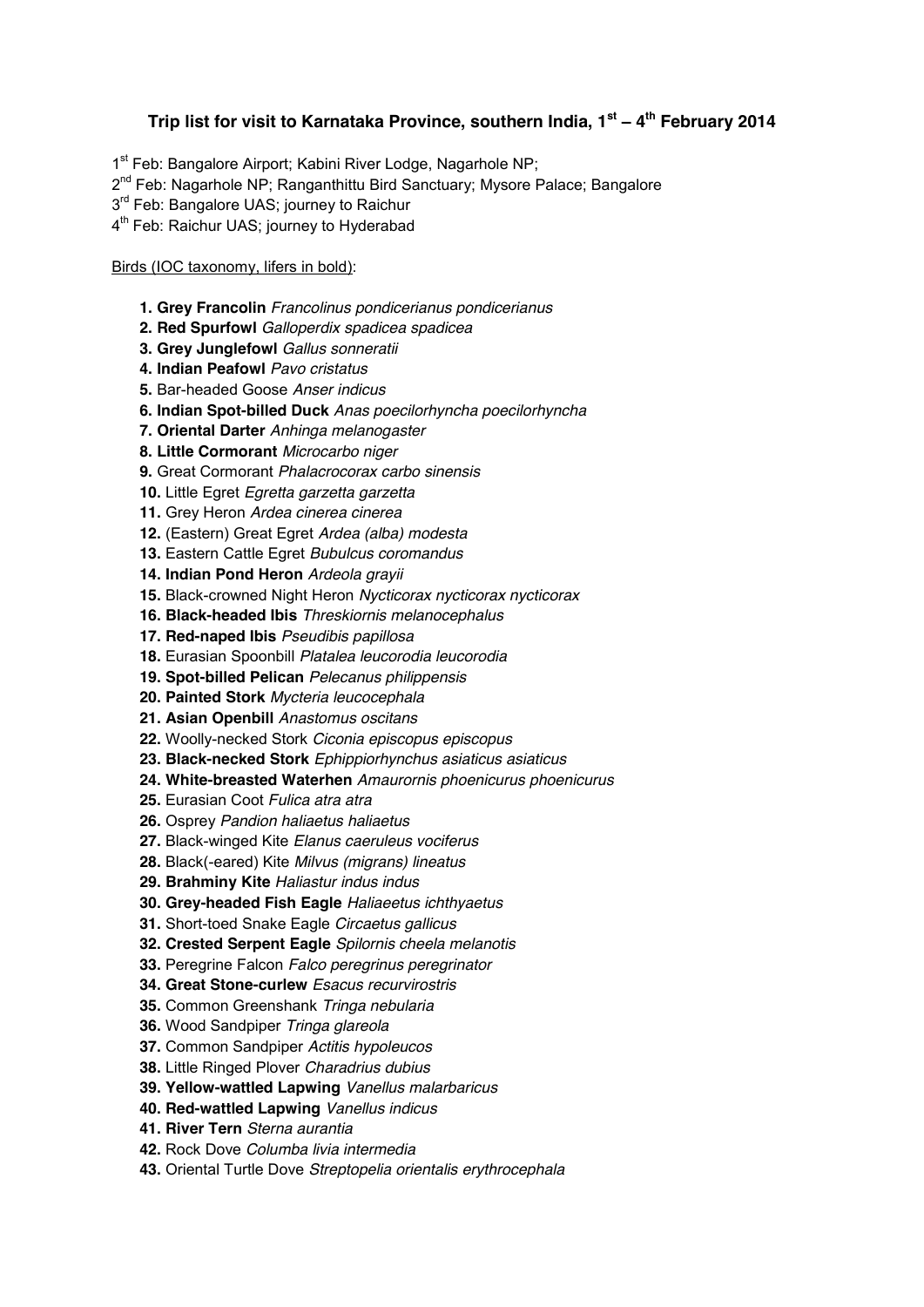**44.** Laughing Dove *Spilopelia senegalensis cambayensis*

**45.** Spotted Dove *Spilopelia chinensis suratensis*

**46.** Eurasian Collared Dove *Streptopelia decaocto decaocto*

**47. Common Flameback** *Dinopium javanense malabaricum*

**48.** [**White-cheeked Barbet** *Megalaima viridis* -- heard only]

**49. Coppersmith Barbet** *Megalaima haemacephala indica*

**50. Indian Grey Hornbill** *Ocyceros birostris*

**51. Malabar Pied Hornbill** *Anthracoceros coronatus*

**52.** Eurasian Hoopoe *Upupa epops ceylonensis*

**53. Indian Roller** *Coracias benghalensis indicus*

**54.** Common Kingfisher *Alcedo atthis taprobana*

**55. White-throated Kingfisher** *Halcyon smyrnensis fusca*

**56. Green Bee-eater** *Merops orientalis orientalis*

**57.** Asian Koel *Eudynamys scolopaceus scolopaceus*

**58. Greater Coucal** *Centropus sinensis parroti*

**59. Vernal Hanging Parrot** *Loriculus vernalis vernalis*

**60.** Rose-ringed Parakeet *Psittacula krameri manillensis*

**61. Plum-headed Parakeet** *Psittacula cyanocephala*

**62. Indian Swiftlet** *Aerodramus unicolor*

**63. House Swift** *Apus nipalensis nipalensis*

**64. Jungle Owlet** *Glaucidium radiatum malabaricum*

**65. Long-tailed Shrike** *Lanius schach caniceps*

**66. Rufous Treepie** *Dendrocitta vagabunda parvula*

**67. House Crow** *Corvus splendens splendens / protegatus*

**68. Indian Jungle Crow** *Corvus culminatus* [recent split from Large-billed Crow]

**69. Ashy Woodswallow** *Artamus fuscus*

**70. Indian Golden Oriole** *Oriolus kundoo* [recent split from Eurasian Golden Oriole]

**71. White-browed Fantail** *Rhipidura aureola compressirostris*

**72.** Black Drongo *Dicrurus macrocercus macrocercus*

**73.** Ashy Drongo *Dicrurus leucophaeus longicaudatus*

**74. Bronzed Drongo** *Dicrurus aeneus aeneus*

**75. Greater Racket-tailed Drongo** *Dicrurus paradiseus paradiseus*

**76. Asian Paradise Flycatcher** *Terpsiphone paradisi paradisi*

**77.** Asian Brown Flycatcher *Muscicapa latirostris pooensis*

**78. Tickell's Blue Flycatcherb** Cyornis tickelliae tickelliae

**79.** Oriental Magpie-robin *Copsychus saularis ceylonensis*

**80. Pied Bush Chat** *Saxicola caprata nilgiriensis*

**81. Brahminy Starling** *Sturnia pagodarum*

**82.** Common Mynah *Acridotheres tristis tristis*

**83. Cinereous Tit** *Parus cinereus mahrattarum*

**84.** Barn Swallow *Hirundo rustica*

**85.** Red-rumped Swallow *Cecropis daurica*

**86. Red-whiskered Bulbul** *Pycnonotus jocosus fuscicaudatus*

**87. Red-vented Bulbul** *Pycnonotus cafer cafer*

**88. Ashy Prinia** *Prinia socialis socialis*

**89. Plain Prinia** *Prinia inornata franklinii*

**90. Oriental White-eye** *Zosterops palpebrosus nilgiriensis*

**91. Tawny-bellied Babbler** *Dumetia hyperythra albogularis*

**92. Common Babbler** *Turdoides caudata caudata*

**93. Jungle Babbler** *Turdoides striata malabarica*

**94. Hume's Whitethroat** Sylvia althaea [recent split from Lesser Whitethroat]

**95. Ashy-crowned Sparrow-lark** *Eremopterix griseus*